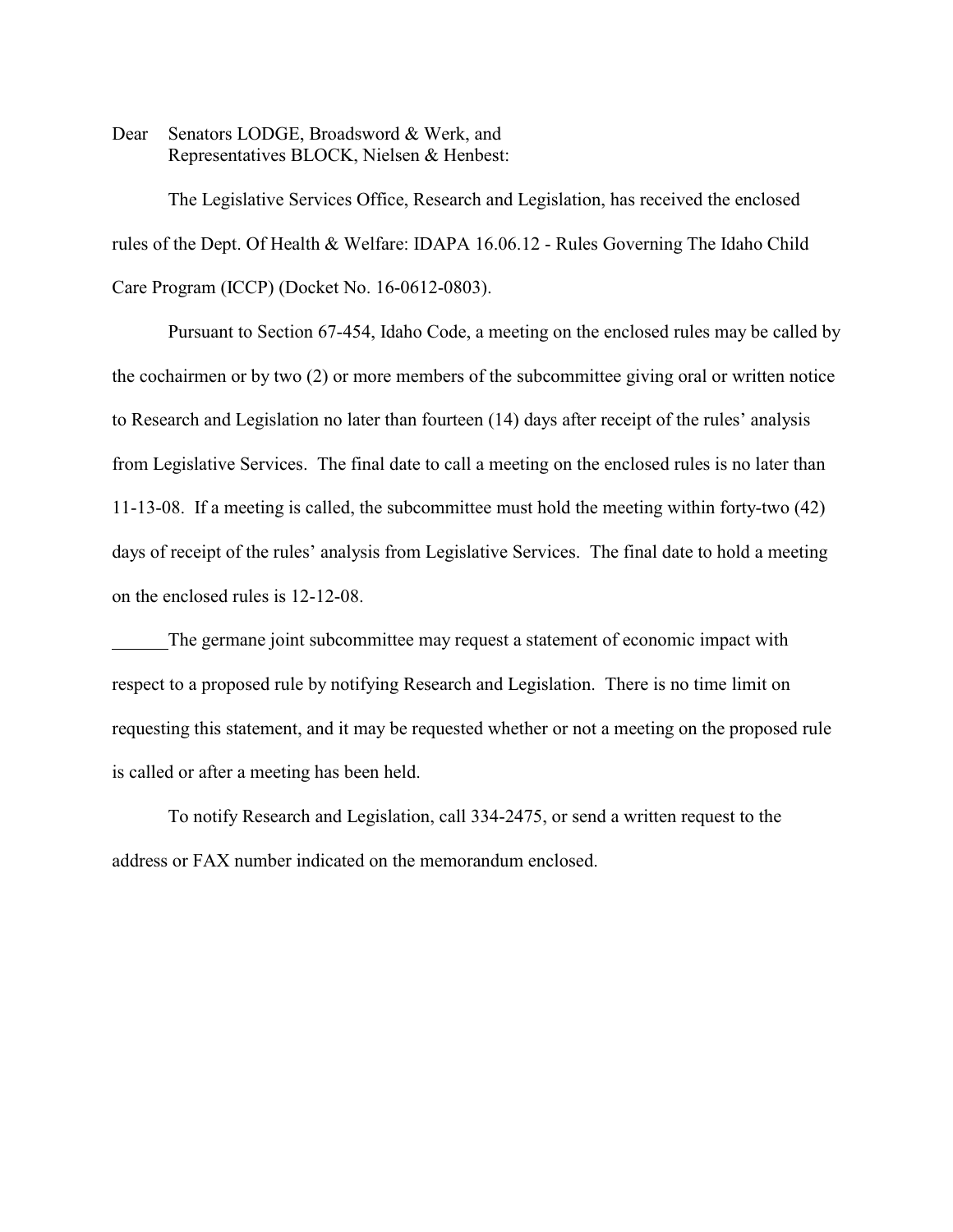## **MEMORANDUM**

| TO:             | Rules Review Subcommittee of the Senate Health & Welfare Committee and the<br>House Health & Welfare Committee |
|-----------------|----------------------------------------------------------------------------------------------------------------|
| <b>FROM:</b>    | Research & Legislation Staff - Paige Alan Parker                                                               |
| <b>DATE:</b>    | October 24, 2008                                                                                               |
| <b>SUBJECT:</b> | Department of Health and Welfare - IDAPA 16.06.12 - Rules Governing The                                        |

Idaho Child Care Program (ICCP) (Docket No. 16-0612-0803) (Proposed)

By this proposed rule docket (Docket No. 16-0612-0803)(hereinafter, "proposed rule"), the Department of Health and Welfare seeks to amend chapter IDAPA chapter 16.06.12, dealing with Rules Governing the Idaho Child Care Program (ICCP). According to the Department, the proposed rule is authorized pursuant to sections 56-202 and 56-203, Idaho Code. Section 56- 202(b), Idaho Code, provides the Department with broad rulemaking authority to carry out Idaho's public assistance law. Section 56-203, Idaho Code, gives the Department a number of powers, none of which are directly related to the proposed rule.

Not cited as authority is section 56-209h(12), Idaho Code, which gives the Department the authority to promulgate rules to carry out the policies and purposes of section 56-209h dealing with administrative remedies in the public assistance programs administered by the Department.

The purpose of the proposed rule, according to the Department, is to comply with the fraud investigation and enforcement remedies imposed by SB1340 (2008) and SB1341 (2008). According to the Department, such compliance requires amending the rule to update definitions, reporting requirements, documentation requirements, protections for allegations of fraud and abuse, and enforcement actions.

SB1340 (2008) amended section 56-209h, Idaho Code, to add definitions for "intentional program violation," "provider" and "public assistance program;" modify the definition of "claim;" clarify that the section applied to public assistance programs; provide for barring individuals or entities from public assistance programs for intentional program violations; and appeal rights. SB1341 (2008) amended section 56-227, Idaho Code, to establish a fraud control program in the Department to investigate suspected fraud relating to applications for public assistance benefits and the receipt of such benefits.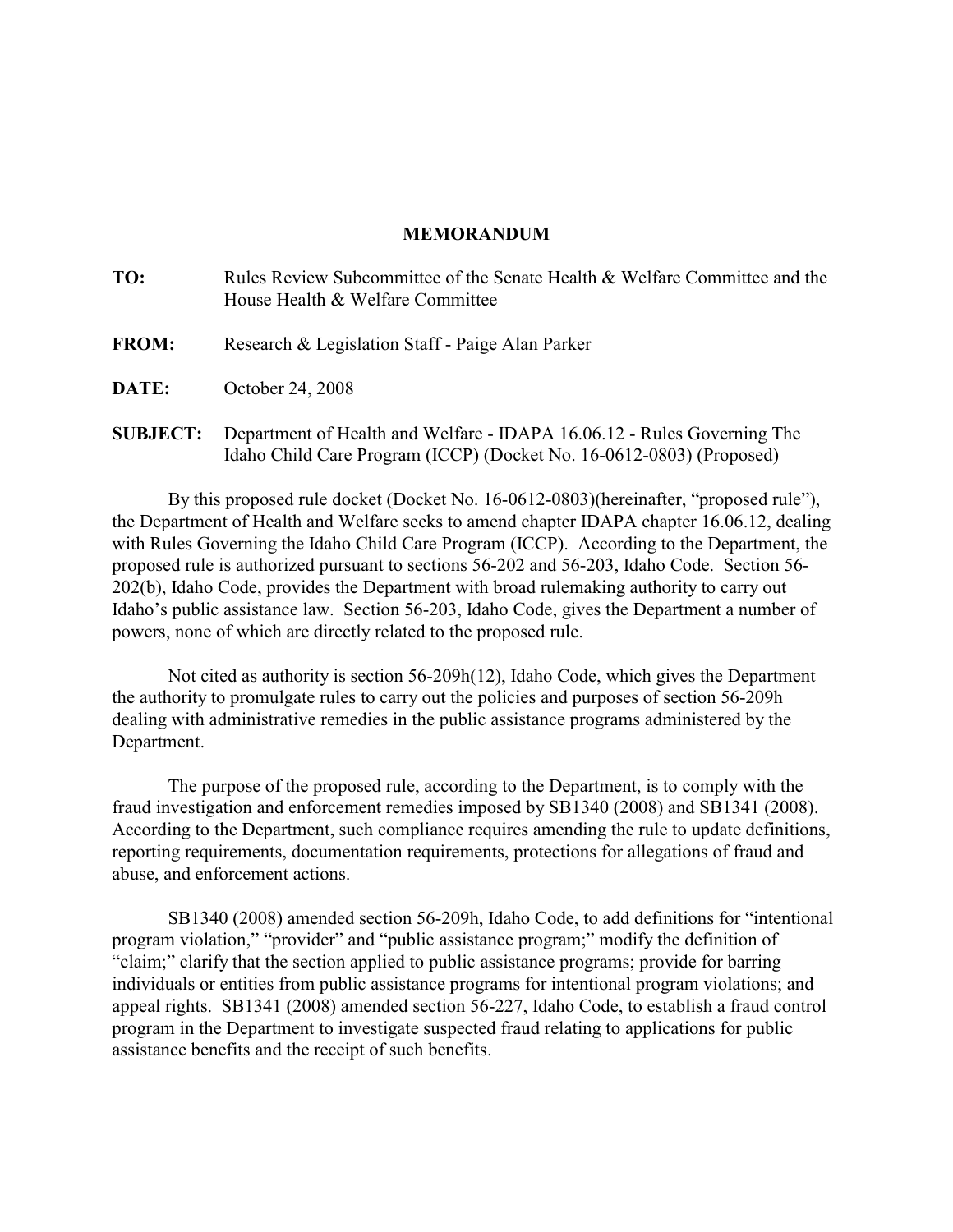According to the Department, no fee or charge is imposed by the proposed rule and there is no anticipated fiscal impact to the General Fund greater than \$10,000. The Department states that negotiated rulemaking was not conducted because this rule is being amended to add investigation and enforcement remedies to meet legislative requirements. The Department states that a public hearing was held on October 10, 2008, in Boise. All written comments must be delivered to the Department on or before October 22, 2008.

# **ANALYSIS**

The proposed rule notifies that the Department has the additional authority to audit, investigate and take enforcement action under IDAPA 16.05.07, "Investigation and Enforcement of Fraud, Abuse or Misconduct." Section 008.

Six new definitions are advanced by the proposed rule: "abuse or abusive," "claim," "fraud or fraudulent," "intentional program violation (IPV)," "knowingly, known, or with knowledge," and "managing employee." Sections 010.02, 05, 12, 15 and 17 and 011.01. The proposed rule's definitions of "claim" and "fraud or fraudulent" are identical to the statutory definitions at sections 56-209h(1)(b)and (c), Idaho Code. The remainder of these definitions are adapted from the definitions contained in section 56-209h(1), with modifications. The primary modification is to properly specify that the definition applies to the Idaho Child Care program which, of course, is the subject of the rule. However, some of the modifications add to or delete from the statutory wording. Wordsmithing statutory definitions in rule should be discouraged since it may create ambiguity and foster litigation.

The proposed rule removes the requirement that a child must be immunized according to a cited rule to be eligible for child care benefits. Existing section 105.01. Section 39-4801, Idaho Code, requires that the parent or guardian of a school-aged child provide a statement regarding the child's immunity to certain childhood diseases as prescribed by the Board of Health and Welfare to school officials.

Under the proposed rule, the provider's usual and customary rates, rather than the billed cost of child care under the existing rule, becomes the alternative to the local market rate as the basis for provider payment. Section 501.01. The description of "usual and customary rates" has been clarified by the proposed rule to state that such rate may not exceed what is usually and customarily charged for child care to persons not entitled to ICCP benefits. Section 501.02.

The proposed rule mandates that providers are responsible for ensuring that nonexempt families pay their share of the child costs and cannot waive or defer such costs. Section 502.01. Under the proposed rule, providers and those eligible for child care assistance are responsible for reporting changes which may affect child care benefits. Section 600.01

Under the proposed rule, overpayments are "recouped." Section 701. A provider is required to pay interest on an overpayment at the statutory rate from the date of the final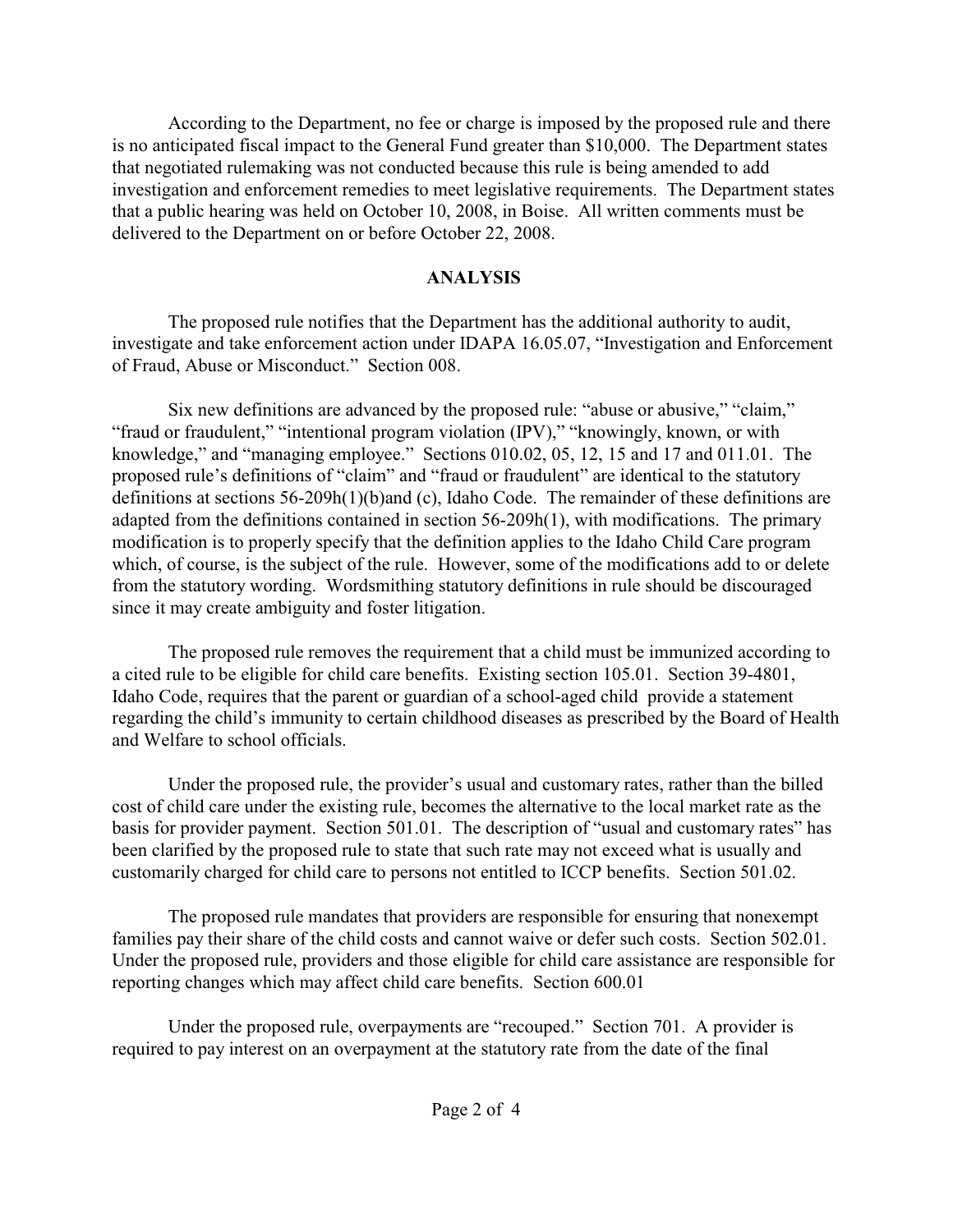determination of the amount owed for services, unless the overpayment was due to Department error. Section 701.01. The proposed rule deletes provisions requiring provider repayment for failure to timely report changes, permitting the negotiation of a repayment schedule, and the loss of eligibility to receive ICCP payments for failure to comply with a repayment schedule. Existing section 701.01.

New section 704, denial of payment, lists the reasons for which the Department may deny payment: a determination that claims for child care services were not provided; the services were not properly documented; the services were provided contrary to the rule or the provider agreement; and the failure to provide immediate access to the provider's records as mandated by the rule.

New section 750, termination of provider status, lists the reasons for which the Department may terminate the provider agreement or otherwise deny provider status for a period up to five years from the date the Department's action becomes final: knowingly submitting an incorrect claim; submitting a fraudulent claim; knowingly making a false statement or representation of material facts in a required document; failure to provide immediate access to required documentation upon written request by the Department; repeated or substantial failure to comply with the rules; knowingly violating any material term or condition of the provider agreement; failure to repay any overpayments or claims previously found to be improperly obtained (applies, as well, to a managing employee or a person who had an ownership or control interest in the entity); engaging in fraudulent or abusive conduct in the delivery of child care services (applies, as well, to a managing employee); and failing to meet the specifically required qualifications.

New section 751, refusal to enter into an agreement, lists the reasons for which the Department may refuse to enter into a provider agreement - the provider: has been convicted of a felony relating to its involvement in a public assistance program or other specified crime; has failed to repay the Department monies previously determined to be owed; has a pending investigation for program fraud or abuse; was the managing employee, officer or owner of an entity whose provider agreement was terminated under section 710 [Note: there is no section 710 under either the existing or pending rule; perhaps the reference should be to section 750.]; or has a current exclusion form participation in federal programs by the Office of the Inspector General.

New section 752, provider notification, requires the Department to send written notice of its decision to the provider or person when it determines actions defined in sections 702 through 711, containing specified information, including the right to appeal. [Note: under the proposed rule, section 706 through 711 are reserved.] New section 753, notice to state licensing authorities, requires the Department to promptly notify all appropriate licensing authorities of the Department's actions, including the facts and circumstances of that action. The Department may request certain action be taken and that the Department be informed of the action taken.

The proposed rule deletes the requirement that providers submit a written statement of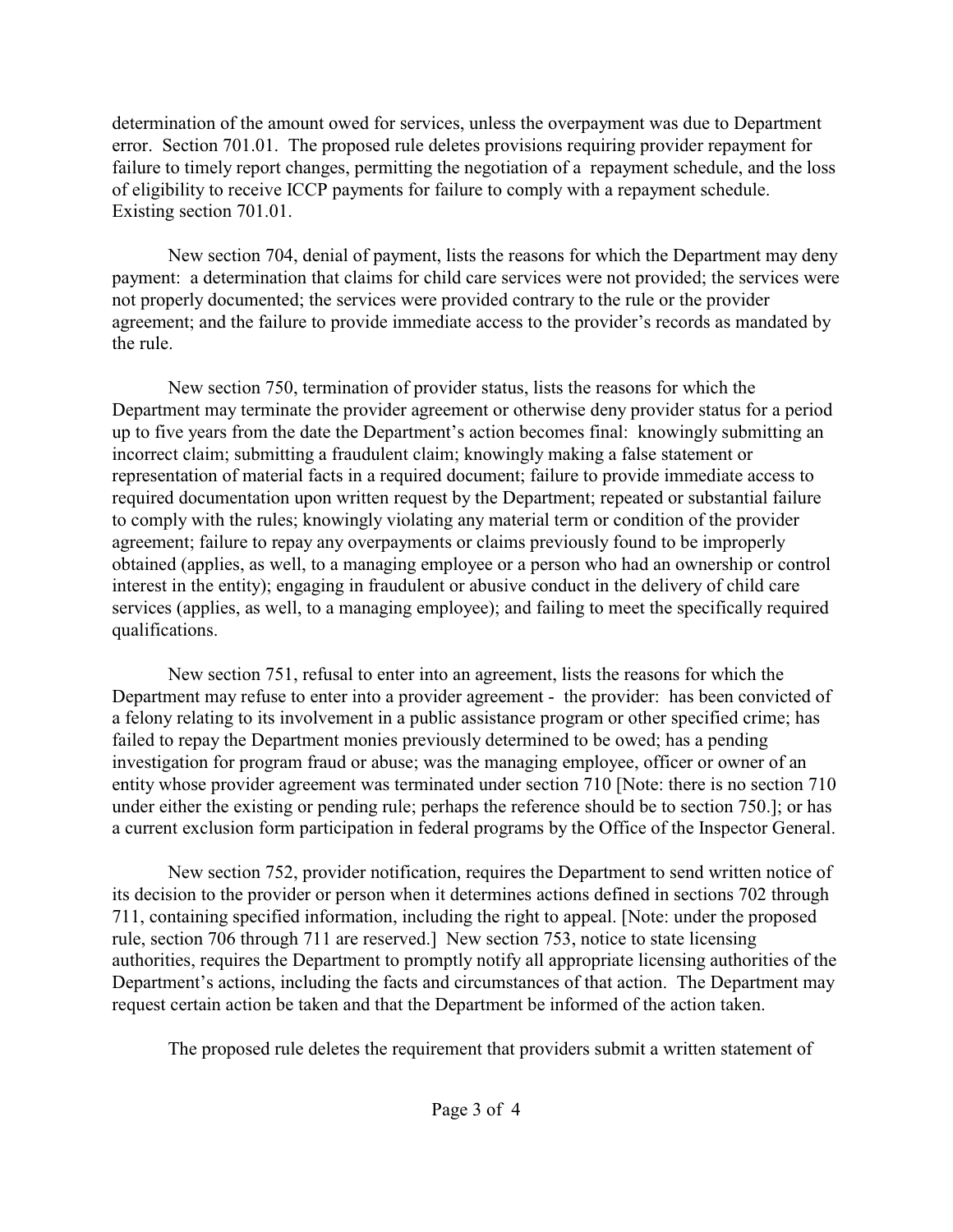compliance with certain health and safety requirements, although compliance with those requirements is still mandated. Section 802. Added to the list of health and safety requirements is the requirement that the provider obtain immunization records for all children enrolled and attending child care. Section 802.11. As noted above, the proposed rule removes the requirement that a child must be immunized according to a cited rule to be eligible for child care benefits.

New section 810, documentation of services and access to records, requires providers to generate documentation at the time of service sufficient to support reimbursement for child care services, including: records of attendance, billing records and receipts, specified policies, and electronic or manual sign-in records or child and adult food care program records. These records must be kept for three years from the date the child care was provided. Section 810.01. The provider must grant the Department immediate access to these records for review and copying during normal business hours. Section 810.02. If the Department makes a written requests for copies, they must be provided within 20 working days unless an extension is granted. Failure to timely provide copies is considered a refusal. Section 810.03. The Department may remove copies of these records from the provider's premises. Section 810.04.

# **SUMMARY**

The Department's proposed rule changes appear to be authorized under sections 56- 202(b) and 56-209h(12), Idaho Code.

cc: Department of Health and Welfare Tamara Prisock & Genie Sue Weppner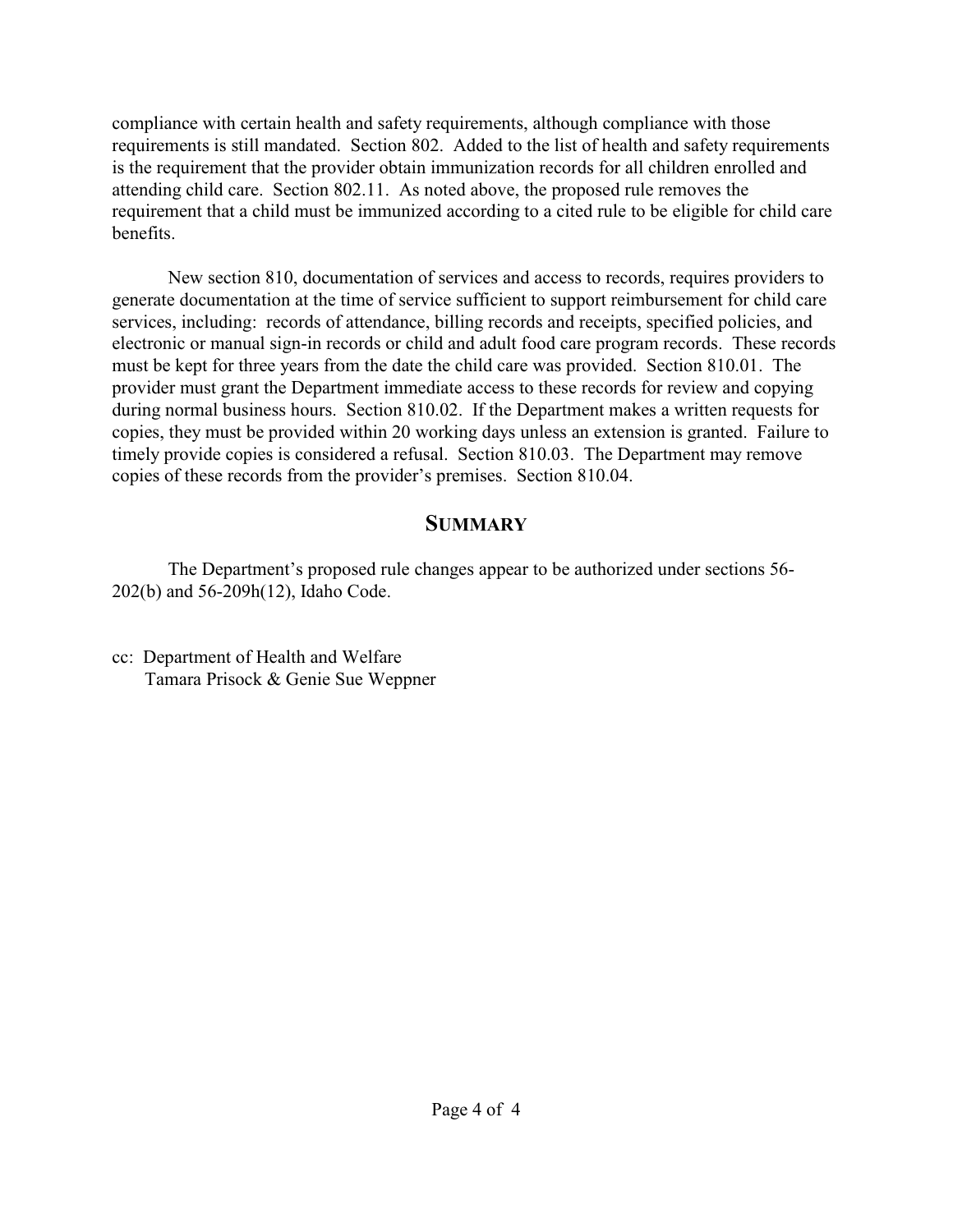## **IDAPA 16 - DEPARTMENT OF HEALTH AND WELFARE**

## **16.06.12 - IDAHO CHILD CARE PROGRAM (ICCP)**

## **DOCKET NO. 16-0612-0803**

## **NOTICE OF RULEMAKING - PROPOSED RULE**

**AUTHORITY:** In compliance with Section 67-5221(1), Idaho Code, notice is hereby given that this agency has initiated proposed rulemaking procedures. The action is authorized pursuant to Sections 56-202 and 56-203, Idaho Code.

**PUBLIC HEARING SCHEDULE:** A public hearing concerning this rulemaking will be held as follows:

## **Friday - October 10, 2008 - 9:00 am**

### **DEPARTMENT OF HEALTH & WELFARE 450 West State Street, Conference Rm. 7-A Boise, ID**

The hearing site will be accessible to persons with disabilities. Requests for accommodation must be made not later than five (5) days prior to the hearing, to the agency address below.

**DESCRIPTIVE SUMMARY:** The following is a nontechnical explanation of the substance and purpose of the proposed rulemaking:

The 2008 Legislature adopted legislation, SB1340 and SB1341, amending the Department's statutes concerning fraud investigations and enforcement remedies. In order to investigate allegations and complaints of fraud and abuse under ICCP, these rules are being amended to provide:

- 1. Definitions of terms defining fraudulent types of activities and terms used for enforcement actions;
- 2. Requirements for reporting for providers and parents; records and documentation of services, payment rates; documentation to aid in investigations and protections for allegations of fraud and abuse;
- 3. Clarification of immunization record requirements and discontinue parent provision of documentation of immunization as an eligibility requirement for ICCP benefits;
- 4. Enforcement actions for denial of payments, recoupment for overpayments, termination of provider status, refusal to enter into an agreement, notification to licensing authorities, and provider notification of Department actions.

**FEE SUMMARY:** The following is a specific description of the fee or charge imposed or increased: N/A

**FISCAL IMPACT:** The following is a specific description, if applicable, of any fiscal impact on the state general fund greater than ten thousand dollars (\$10,000) during the fiscal year.

There is no anticipated fiscal impact to state general funds associated with this rulemaking.

**NEGOTIATED RULEMAKING:** Pursuant to 67-5220, Idaho Code, negotiated rulemaking was not conducted because these rules are being amended to add investigation and enforcement remedies to meet requirements in 2008 legislation*.*

**ASSISTANCE ON TECHNICAL QUESTIONS, SUBMISSION OF WRITTEN COMMENTS:** For assistance on technical questions concerning the proposed rule, contact Genie Sue Weppner at (208) 334-5656*.*

Anyone may submit written comments regarding this proposed rulemaking. All written comments must be directed to the undersigned and must be delivered on or before October 22, 2008.

DATED this 20th day of August, 2008.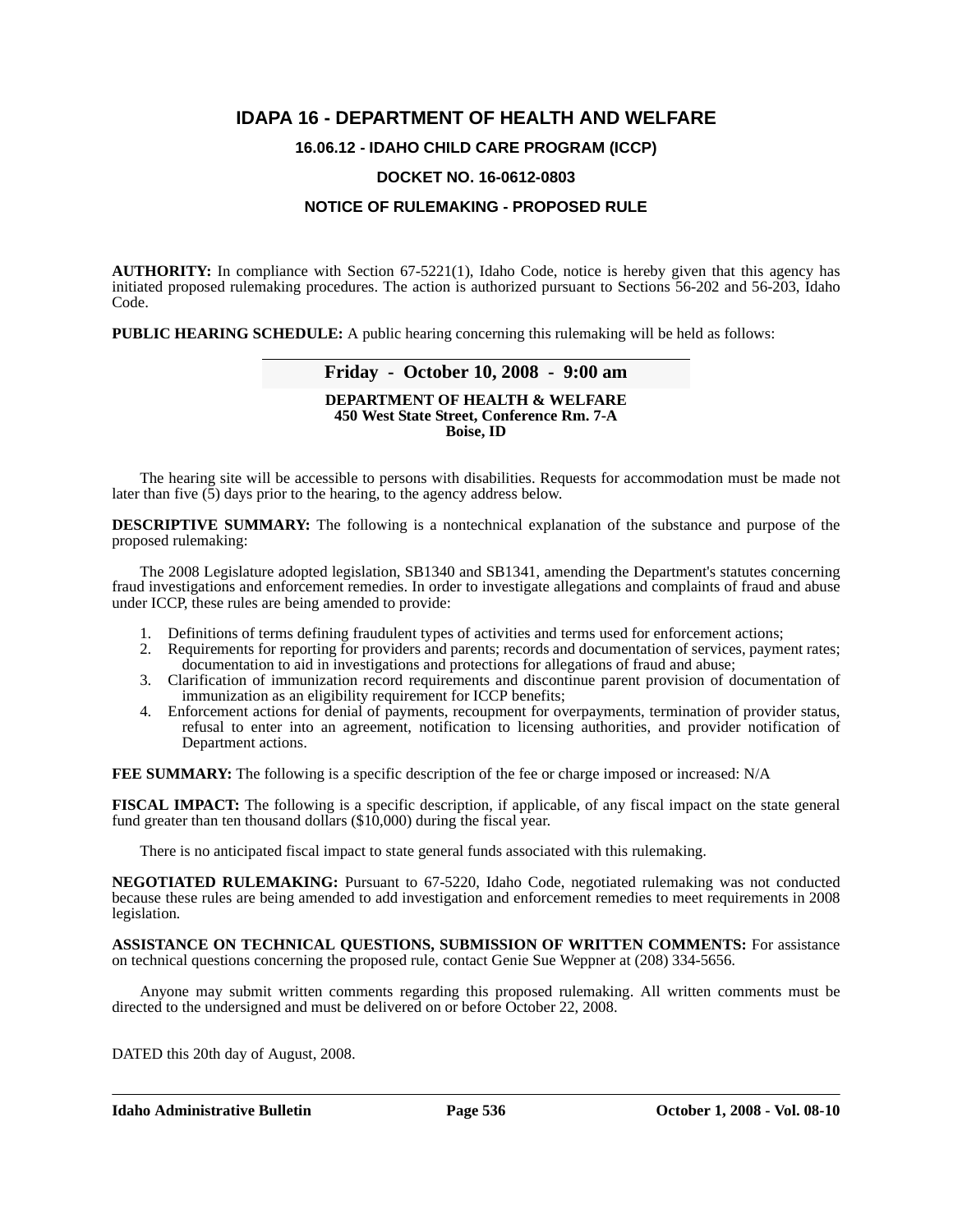Tamara Prisock DHW - Administrative Procedures Section 450 W. State - 10th Floor P.O. Box 83720 Boise, ID 83720-0036 (208) 334-5564 phone (208) 334-6558 fax <dhwrules@dhw.idaho.gov>

## **THE FOLLOWING IS THE TEXT OF DOCKET 16-0612-0803**

## **007.** *-- 009.* **(RESERVED).**

## **008. AUDIT, INVESTIGATION AND ENFORCEMENT.**

In addition to any actions specified in these rules, the Department may audit, investigate and take enforcement action under the provisions of IDAPA 16.05.07, "Investigation and Enforcement of Fraud, Abuse or Misconduct."

### *007. --* **009. (RESERVED).**

### **010. DEFINITIONS AND ABBREVIATIONS -- A THROUGH L.**

The following definitions and abbreviations apply to this chapter: (4-2-08)

**01. AABD**. Aid to the Aged, Blind, and Disabled. (4-2-08)

**02. Abuse or Abusive**. Provider practices that are inconsistent with sound fiscal, business, or child care practices and result in an unnecessary cost to the Idaho Child Care Program, in reimbursement that is not necessary, or that fail to meet professional recognized standards for child care, or result in physical harm, pain, or mental anguish to children.

**023.** Child. Any person under age eighteen (18) under the care of a parent, or a person eighteen (18) age or older who is claimed on tax returns as a dependent. (4-2-08) years of age or older who is claimed on tax returns as a dependent.

**0***3***4. Child Care**. Care, control, supervision, or maintenance of a child provided for compensation by an individual, other than a parent, for less than twenty-four (24) hours in a day. (4-2-08)

**05. Claim**. Any request or demand for payment, or document submitted to initiate payment, for items or services provided under the Idaho Child Care Program.

**0***4***6. Department**. The Idaho Department of Health and Welfare or its designee. *(7-1-99)*( )

**057.** Earned Income. Income received by a person as wages, tips, or self-employment income before ns for taxes or any other purposes. (4-2-08) deductions for taxes or any other purposes.

**Employment**. A job paying wages or salary at federal or state minimum wage, whichever is applicable, including work paid by commission or in-kind compensation. Full or part-time participation in a VISTA or AmeriCorps program is also employment. or AmeriCorps program is also employment.

**079.** Foster Care. The twenty-four (24) hour substitute care of children provided in a foster home by persons who may or may not be related to a child. Foster care is provided in lieu of parental care and is arranged through a private or public agency. (4-2-08)

*08***10. Foster Child**. A child placed for twenty-four (24) hour substitute care by a private or public agency.  $(4-2-08)$ 

**Idaho Administrative Bulletin Page 537 October 1, 2008 - Vol. 08-10**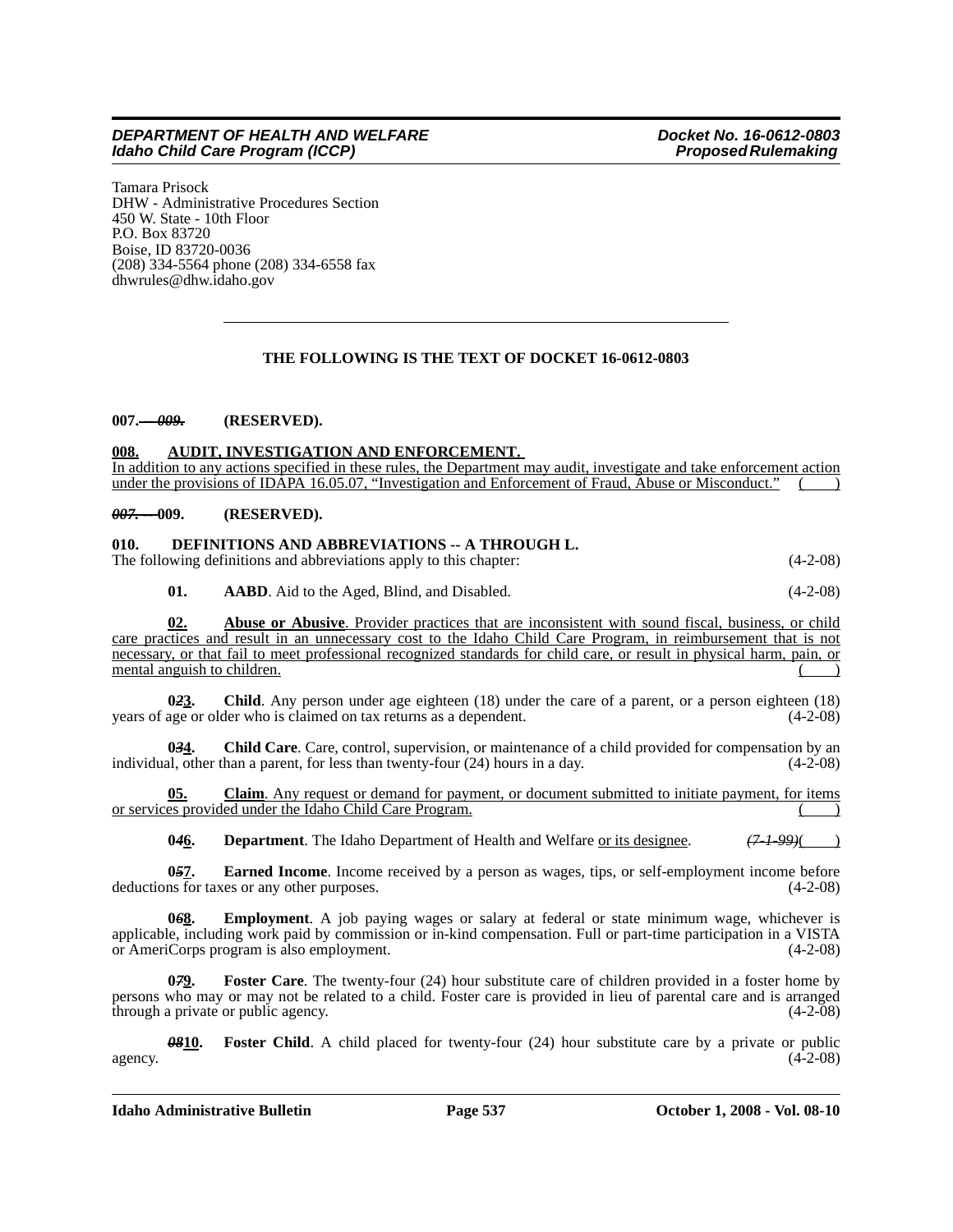*09***11. Foster Home**. The private home of an individual or family licensed or approved as meeting the standards for foster care and providing twenty-four  $(24)$  hour substitute care to six  $(6)$  or fewer children.  $(4-2-08)$ 

**Fraud or Fraudulent**. An intentional deception or misrepresentation made by a person with knowledge that the deception could result in some unauthorized benefit to himself or some other person.

**1***0***3. Good Cause**. The conduct of a reasonably prudent person in the same or similar circumstances, unless otherwise defined in these rules. (7-1-99)

**1***1***4. In Loco Parentis**. Acting "in loco parentis" means a person who acts in place of a parent, assuming care and custody of a child by a formal or informal agreement with the child's parent. (4-2-08)

**15. Intentional Program Violation (IPV)**. An intentional false or misleading action, omission, or statement made in order to qualify as a provider or recipient in the Idaho Child Care program or to receive program benefits or reimbursement. () and  $\left($  () and  $\left($  () and  $\left($  () and  $\left($  () and  $\left($  () and  $\left($  () and  $\left($  () and  $\left($  () and  $\left($  () and  $\left($  () and  $\left($  () and  $\left($  () and  $\left($  () and  $\left($  () and  $\left($ 

**1***2***6. Job Training and Education Program**. A program designed to provide job training or education. Programs may include high school, junior college, community college, college or university, general equivalency diploma (GED), technical school, and vocational programs. To qualify as a Job Training and Education Program, the program must prepare the trainee for employment. (4-2-08)

**17. Knowingly, Known, or With Knowledge**. With respect to information or an action about which a person has actual knowledge of the information or action; acts in deliberate ignorance of the truth or falsity of the information or the correctness or incorrectness of the action; or acts in reckless disregard of the truth or falsity of the information or the correctness or incorrectness of the action.

**1***3***8. Licensed Practitioner of the Healing Arts**. A licensed physician, physician assistant, nurse practitioner, or clinical nurse specialist. (4-2-08)

## **011. DEFINITIONS AND ABBREVIATIONS -- M THROUGH Z.**

The following definitions and abbreviations apply to this chapter of rules:  $(4-2-08)$ 

**01. Managing Employee**. A general manager, business manager, administrator, director, or other individual who exercises operational or managerial control over, or who directly or indirectly conducts the day-to-day operation of an organization or entity.

**042. Minor Parent**. A parent under the age of eighteen (18). (4-2-08)

**0***2***3. Non-Recurring Lump Sum Income**. Income received by a family in a single payment, not expected to be available to the family again. (7-1-99)

**034.** Parent. A person responsible for a child because of birth, adoption, step-parent, or guardianship; or acting in loco parentis. (4-2-08) a person acting in loco parentis.

**0***4***5. Preventive Services**. Services needed to reduce or eliminate the need for protective intervention. Preventive services permit families to participate in activities designed to reduce or eliminate the need for out-ofhome placement of a child by the Department. (4-2-08)

**0***5***6. Prospective Income**. Income a family expects to receive within a given time. This can be earned or unearned income. (7-1-99)

**0***6***7. Provider**. An individual, organization, agency, or other entity providing child care. (7-1-99)

**0<del>7</del>8.** Relative Provider. Grandparent, great-grandparent, aunt, uncle, or adult sibling by blood or (4-2-08) current marriage who provides child care.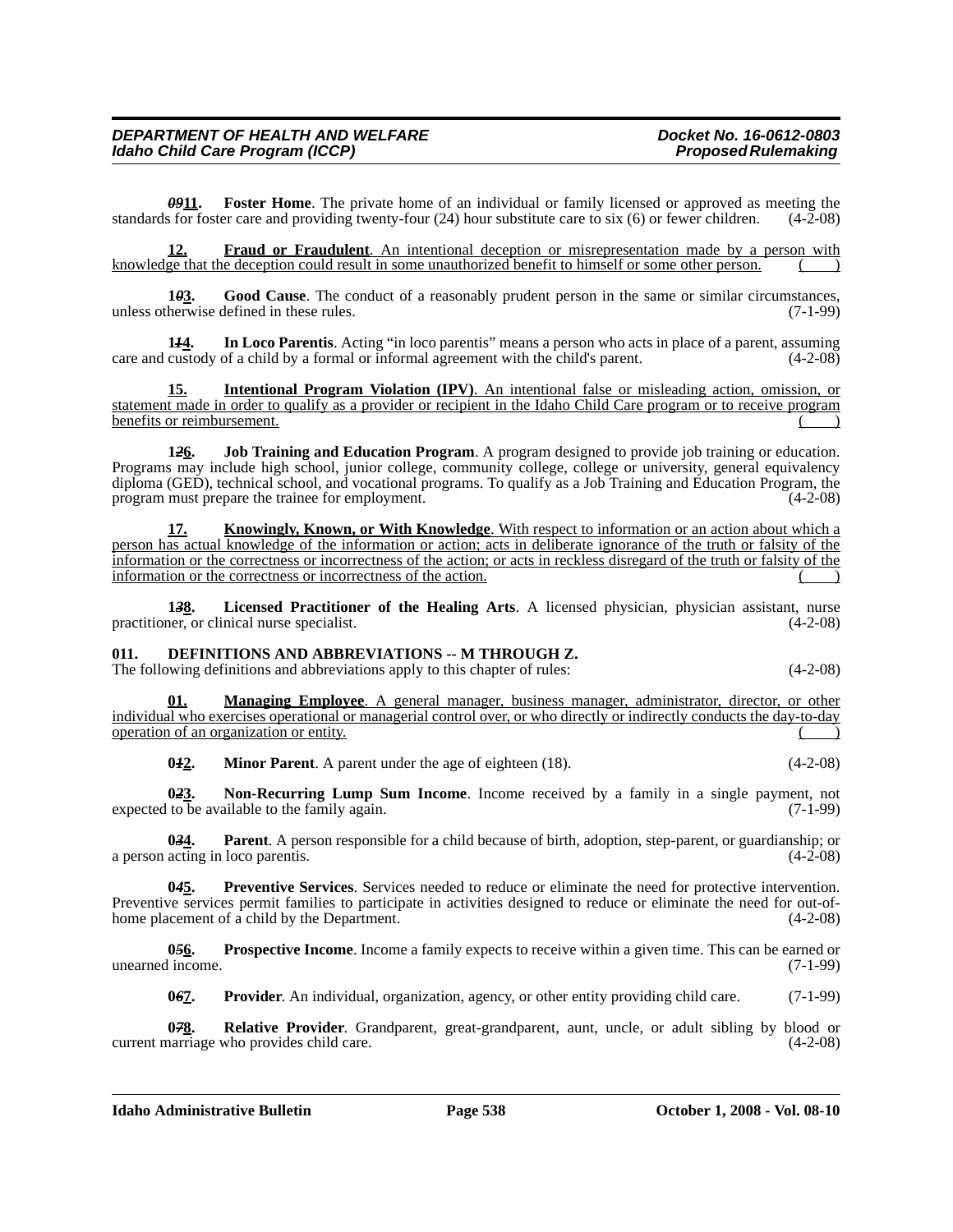**0<del>8</del>9.** SSI. Supplemental Security Income. (4-2-08)

*09***10. Special Needs**. Any child with physical, mental, emotional, behavioral disabilities, or developmental delays identified on an Individual Education Plan (IEP) or an Individualized Family Service Plan (IFSP).  $(4-2-08)$ 

**1***0***<sup>1</sup>. TAFI**. Temporary Assistance for Families in Idaho. (4-2-08)

**1***1***2. Unearned Income**. Unearned income includes retirement, interest child support, and any income received from a source other than employment or self-employment. (4-2-08)

## **(BREAK IN CONTINUITY OF SECTIONS)**

### **105. ELIGIBLE CHILD.**

A family can only receive child care benefits for eligible children. A child is eligible for child care benefits under the following conditions: (4-2-08)

*01. Immunizations Requirements. A child must be immunized in accordance with IDAPA 16.02.11, "Immunization Requirements for Children Attending Licensed Day Care Facilities in Idaho." Child care benefits can continue during a reasonable period necessary for the child to be immunized. Parents must provide evidence that the child has been immunized unless the child is attending school. (4-2-08)*

| 0.21. | <b>Citizenship or Alien Status Requirement.</b> A child must be one (1) of the following: |  | $(4-2-08)$ |
|-------|-------------------------------------------------------------------------------------------|--|------------|
|-------|-------------------------------------------------------------------------------------------|--|------------|

- **a.** A citizen; (4-2-08)
- **b.** Living lawfully in the United States. (4-2-08)

**0***3***2. Child's Age Requirement**. A child must be under thirteen (13) years of age, with the following  $\alpha$ exceptions:  $(4-2-08)$ 

**a.** A child thirteen (13) years of age or older may be eligible for child care benefits if he meets one (1) of the following criteria: (4-2-08) or more of the following criteria:

i. A child is eligible for child care benefits until the month of his eighteenth birthday if he is physically or mentally incapable of self-care, as verified by a licensed mental health professional or licensed practitioner of the healing arts. (4-2-08)

ii. A child may be eligible for child care benefits until the month of his eighteenth birthday if a court order, probation order, child protection, or mental health case plan requires constant supervision. (4-2-08)

**b.** A child who is eligible under Subsection 105.03.a. may receive child care benefits until the month of his nineteenth birthday if he is a full-time student and is expected to complete secondary school no later than the month of his nineteenth birthday. (4-2-08)

## *(BREAK IN CONTINUITY OF SECTIONS)*

### **501. AMOUNT OF PAYMENT.**

Child Care payments will be based on Subsections 501.01 through 501.04 of these rules. (4-2-08)

**01. Payment Rate**. Payment will be based on the lower of the *billed cost of child care,* provider's usual and customary rates or the local market rate.  $(4-2-0.06)$  (4-2-08)( )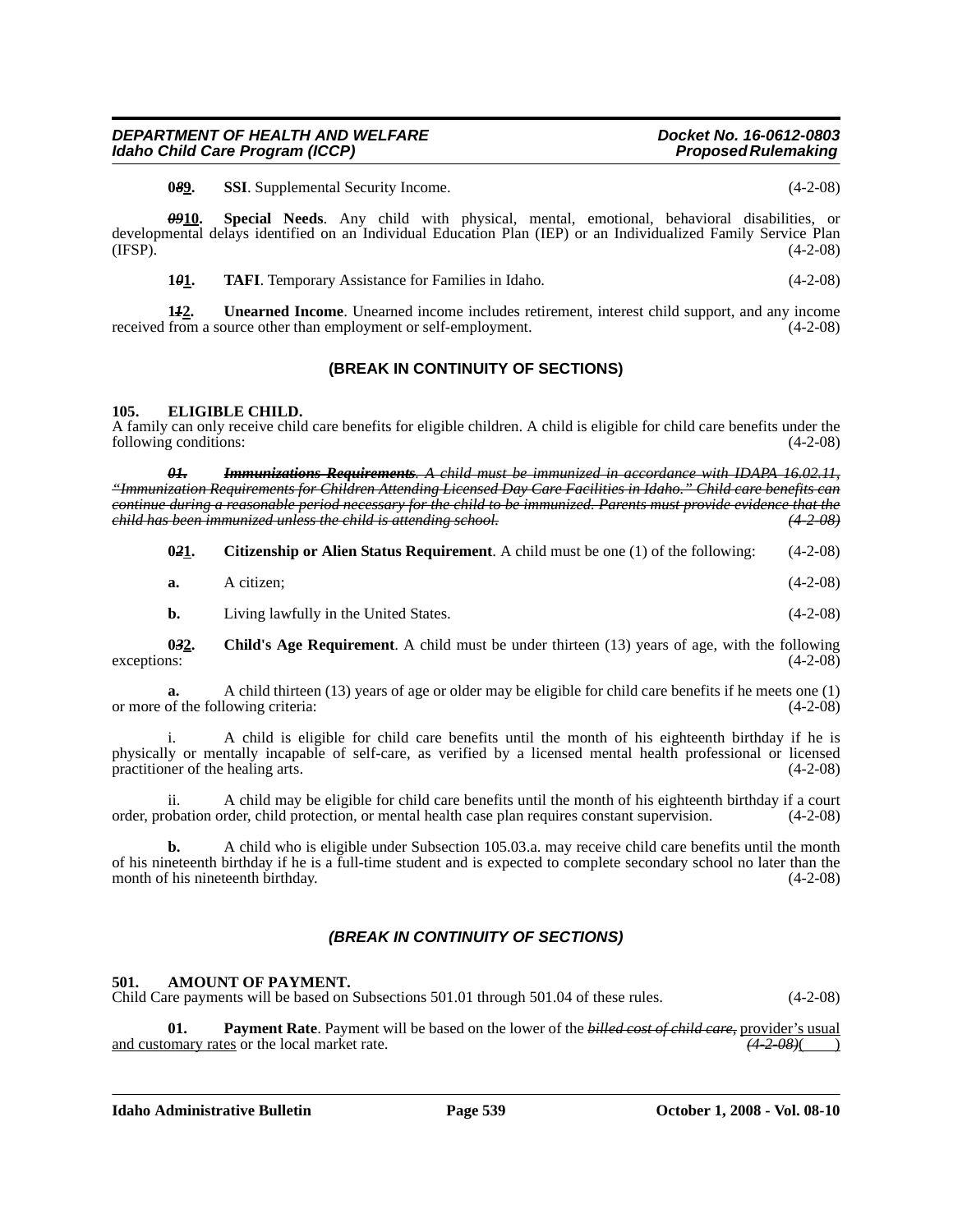**a.** The local market rate is determined from a survey of providers' child care charges which is conducted every two years. The local market rate is set at the seventy-fifth percentile and updated as the budget allows.  $(4-2-08)$ 

**b.** Each Region has a separate local market rate. Payment rates will be determined by the location of the child care facility. (4-2-08)

**c.** If the child care facility is not in Idaho, the local market rate will be the rate where the family lives. (4-2-08)

**d.** The rate survey will be conducted at least every two (2) years. (4-2-08)

**02. Usual and Customary Rates**. Rates charged by the child care provider must not exceed the usual and customary rates charged *to all families* for child care to persons not entitled to receive benefits under ICCP. *(4-2-08)*( )

**03. In-Home Care**. Parents are responsible to pay persons providing care in the child's home the minimum wage, as required by the Fair Labor Standards Act (29 U.S.C. 206a) and other applicable state and federal requirements. Department payments must not exceed the lower of the hourly federal minimum wage or actual cost of  $\frac{(4-2-08)}{2}$ 

**04. Payments**. Payments will be issued directly to eligible providers. A warrant may be issued to a parent only when the parent provides proof the provider was paid in full, and no longer provides child care for the family. (4-2-08) (4-2-08)

## **502. SLIDING FEE SCHEDULES.**

Eligible families, except TAFI families participating in non-employment TAFI activities, must pay part of their child care costs. Providers are responsible for ensuring families pay the determined child care costs and may not waive or defer these costs. *(4-2-08)*  $(4-2-08)$ 

**01. Poverty Rates**. Poverty rates will be one hundred thirty-five percent (135%) of the 2007 federal poverty guidelines published in the Federal Register. The monthly rate will be calculated by dividing the yearly rate by twelve  $(12)$ .  $(4-2-08)$ 

**02. Calculating Family Payment**. Families must pay the provider their share of costs for child care services which include the families' co-payments and any charges not paid by the Department. Family income and activity for the month of the child care will determine the family share of child care costs. The payment made by the Department will be the allowable local market rate or billed costs, whichever is lower, less the co-payment listed in the following table: (4-2-08)

### **03. ICCP Sliding Fee Schedule**.

| <b>ICCP SLIDING FEE SCHEDULE</b> |                              |         |         |         |         |                |         |         |         |
|----------------------------------|------------------------------|---------|---------|---------|---------|----------------|---------|---------|---------|
| <b>Family</b><br><b>Size</b>     | $\overline{2}$               | 3       | 4       | 5       | 6       | $\overline{7}$ | 8       | 9       | 10      |
| <b>Percent</b><br>Co-pay         | <b>MONTHLY INCOME LIMITS</b> |         |         |         |         |                |         |         |         |
| 7%                               | \$499                        | \$599   | \$699   | \$799   | \$899   | \$1,099        | \$1,199 | \$1,399 | \$1,499 |
| 11%                              | \$799                        | \$1,099 | \$1,299 | \$1,499 | \$1,699 | \$1,999        | \$2,199 | \$2,399 | \$2,599 |
| 16%                              | \$949                        | \$1,249 | \$1,449 | \$1,699 | \$1,999 | \$2,299        | \$2,549 | \$2,799 | \$3,049 |
| 21%                              | \$1,099                      | \$1,399 | \$1,599 | \$1,899 | \$2,299 | \$2,599        | \$2,899 | \$3,199 | \$3,499 |

**Idaho Administrative Bulletin Page 540 October 1, 2008 - Vol. 08-10**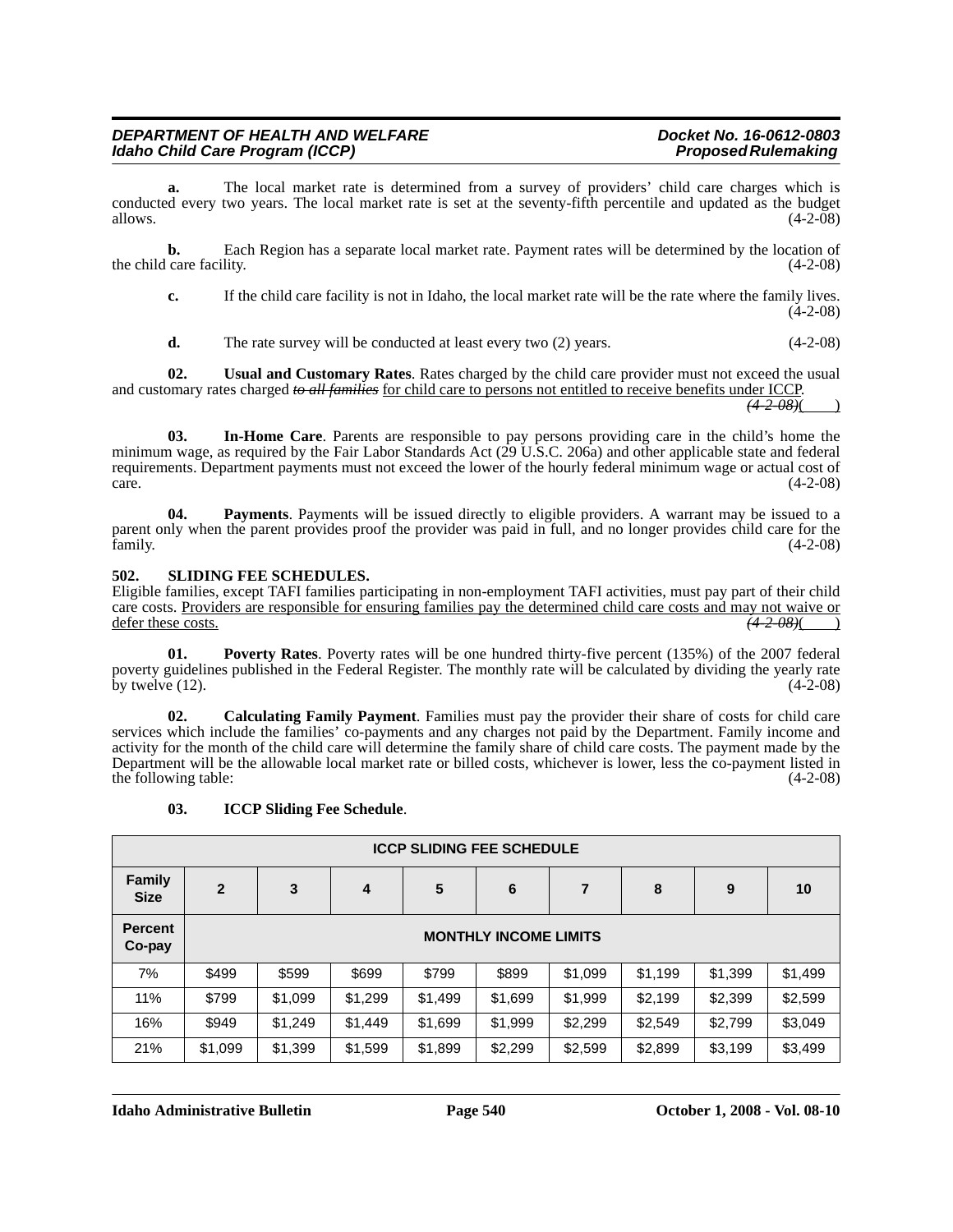| <b>ICCP SLIDING FEE SCHEDULE</b> |                              |         |                         |         |         |                |         |         |         |
|----------------------------------|------------------------------|---------|-------------------------|---------|---------|----------------|---------|---------|---------|
| <b>Family</b><br><b>Size</b>     | $\overline{2}$               | 3       | $\overline{\mathbf{4}}$ | 5       | 6       | $\overline{7}$ | 8       | 9       | 10      |
| <b>Percent</b><br>Co-pay         | <b>MONTHLY INCOME LIMITS</b> |         |                         |         |         |                |         |         |         |
| 26%                              | \$1,165                      | \$1,465 | \$1,731                 | \$2,031 | \$2,399 | \$2,731        | \$3,031 | \$3,365 | \$3,665 |
| 31%                              | \$1,231                      | \$1,531 | \$1,863                 | \$2,163 | \$2,499 | \$2,863        | \$3,163 | \$3,531 | \$3,831 |
| 36%                              | \$1,299                      | \$1,599 | \$1,999                 | \$2,299 | \$2,599 | \$2,999        | \$3,299 | \$3,699 | \$3,999 |
| 41%                              | \$1,308                      | \$1,616 | \$2,008                 | \$2,316 | \$2,625 | \$3,016        | \$3,325 | \$3,716 | \$4,025 |
| 46%                              | \$1,317                      | \$1,633 | \$2,017                 | \$2,333 | \$2,651 | \$3,033        | \$3,351 | \$3,733 | \$4,051 |
| 51%                              | \$1,326                      | \$1,650 | \$2,026                 | \$2,350 | \$2,677 | \$3,050        | \$3,377 | \$3,750 | \$4,077 |
| 56%                              | \$1,335                      | \$1,667 | \$2,035                 | \$2,367 | \$2,703 | \$3,067        | \$3,403 | \$3,767 | \$4,103 |
| 61%                              | \$1,344                      | \$1,684 | \$2,044                 | \$2,384 | \$2,729 | \$3,084        | \$3,429 | \$3,784 | \$4,129 |
| 66%                              | \$1,356                      | \$1,706 | \$2,056                 | \$2,406 | \$2,756 | \$3,106        | \$3,456 | \$3,806 | \$4,156 |
| 71%                              | \$1,386                      | \$1,743 | \$2,100                 | \$2,457 | \$2,814 | \$3,171        | \$3,528 | \$3,885 | \$4,242 |
| 76%                              | \$1,416                      | \$1,780 | \$2,144                 | \$2,508 | \$2,872 | \$3,236        | \$3,600 | \$3,964 | \$4,328 |
| 81%                              | \$1,446                      | \$1,817 | \$2,188                 | \$2,559 | \$2,930 | \$3,301        | \$3,672 | \$4,043 | \$4,414 |
| 86%                              | \$1,476                      | \$1,854 | \$2,232                 | \$2,610 | \$2,988 | \$3,366        | \$3,744 | \$4,122 | \$4,500 |
| 91%                              | \$1,506                      | \$1,891 | \$2,276                 | \$2,661 | \$3,046 | \$3,431        | \$3,816 | \$4,201 | \$4,586 |
| 96%                              | \$1,540                      | \$1,932 | \$2,323                 | \$2,715 | \$3,106 | \$3,498        | \$3,889 | \$4,281 | \$4,672 |

(4-2-08)

## *(BREAK IN CONTINUITY OF SECTIONS)*

## **600.** *DEPARTMENT ACTION ON* **RESPONSIBILITY TO REPORT CHANGES.**

*The Department must take action on the following reported changes:* Providers and those eligible for child care assistance are responsible for reporting changes which may affect child care benefits.  $(4-2-08)($ assistance are responsible for reporting changes which may affect child care benefits.

**01. Change in Income or Hours of Activity**. If a change in income or hours of qualifying activity results in a decrease in the amount of the child care benefit, the Department will make the change effective the month following the month the change is reported. following the month the change is reported.

**02. Change in Billed Amount**. If the billed amount of child care results in a decrease in the amount of the child care benefit, the Department will make the changes effective in the month the changes were reported.

(4-2-08)

**03. Change Resulting in an Increase**. If a change results in an increase in the amount of the child care benefit, the Department will make the change effective in the month the changes were reported. (4-2-08)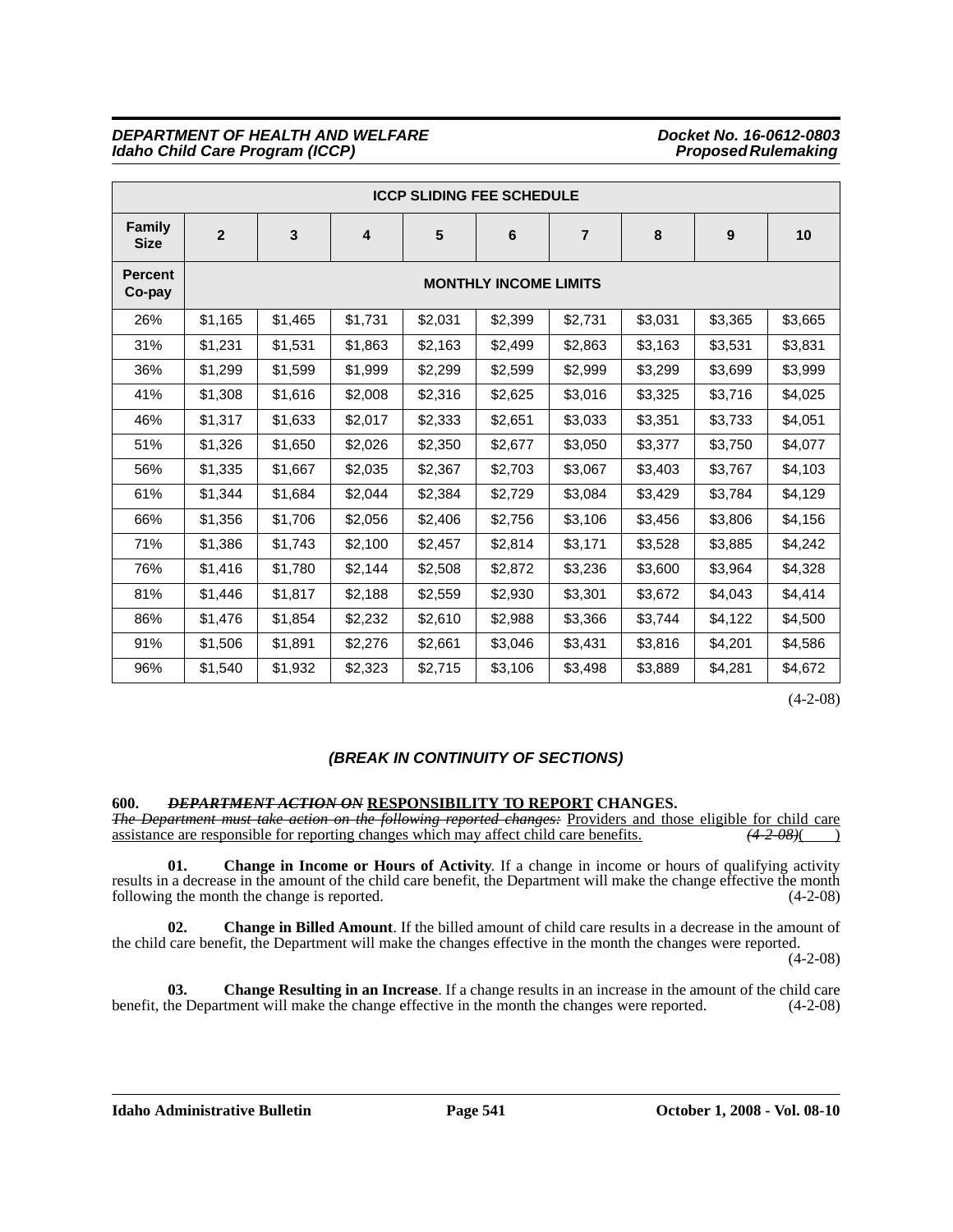## *(BREAK IN CONTINUITY OF SECTIONS)*

**701. RECOUPMENT OF OVERPAYMENTS** *AND RECOVERY***.** *An overpayment for child care services may occur as the result of Department, family or provider error, intentional program violations (IPV), or fraud, as established by a judicial or administrative determination as described in Section 56-227, Idaho Code.*

**01. Recoupment of Overpayments**. The Department may recoup or recover the amount paid for child care services from a provider. Interest will accrue on these overpayments at the statutory rate set under Section 28-22- 104, Idaho Code, from the date of the final determination of the amount owed for services. *Recovery* Recoupment of an overpayment based on Department error may be collected from parents or providers when the overpayment is one hundred dollars (\$100), or more. <u>Interest will not accrue on overpayments made due to Department error.</u> An overpayment due to family or provider error. IPV or fraud must be recovered in full.  $\frac{42-08}{1}$ overpayment due to family or provider error, IPV or fraud must be recovered in full. *(4-2-08)*( )

*01. Provider Repayment Requirement. A provider must repay any overpayment resulting from the provider's failure to report changes within ten (10) days as required under Section 808 of these rules. A provider may negotiate a repayment schedule with the Department. Failure to comply with the negotiated repayment agreement will result in loss of eligibility to receive ICCP payments. Ineligibility will continue until the provider repays the overpayment or a new repayment agreement is negotiated with the Department. (4-2-08)*

**Parental Repayment Requirement.** A parent must repay any overpayment resulting from the parent's failure to report changes within ten (10) days as required in Section 201 of these rules. The parent may negotiate a repayment schedule with the Department. Failure to comply with the negotiated repayment agreement will result in loss of the family's eligibility to receive child care benefits. Ineligibility will continue until the parent repays the overpayment or a new repayment agreement is negotiated with the Department. (4-2-08)

## *(BREAK IN CONTINUITY OF SECTIONS)*

**704. DENIAL OF PAYMENT.**

The Department may deny payment for the reasons described in Subsections 704.01 through 704.04 of this rule.  $($  )

**01. Services Not Provided**. Any or all claims for child care services it determines were not provided.  $($  )

**02. Services Not Documented**. Child care services not documented by the provider as required in Subsection  $810.01$  of these rules.

**03. Contrary to Rules or Provider Agreement.** Child care services provided contrary to these rules or the provider agreement.

**04. Failure to Provide Immediate Access to Records.** The Department may deny payment when the provider does not allow immediate access to records as provided in Subsection 810.02 of these rules.

## **70***4***5. FUNDING RESTRICTIONS.**

If a funding shortfall is projected, the Department may reduce child care benefits to ensure that ICCP operates within its financial resources.

**70***5***6. -- 7***9***49. (RESERVED).**

### **ENFORCEMENT REMEDIES (Sections 750 through 799)**

**Idaho Administrative Bulletin Page 542 October 1, 2008 - Vol. 08-10**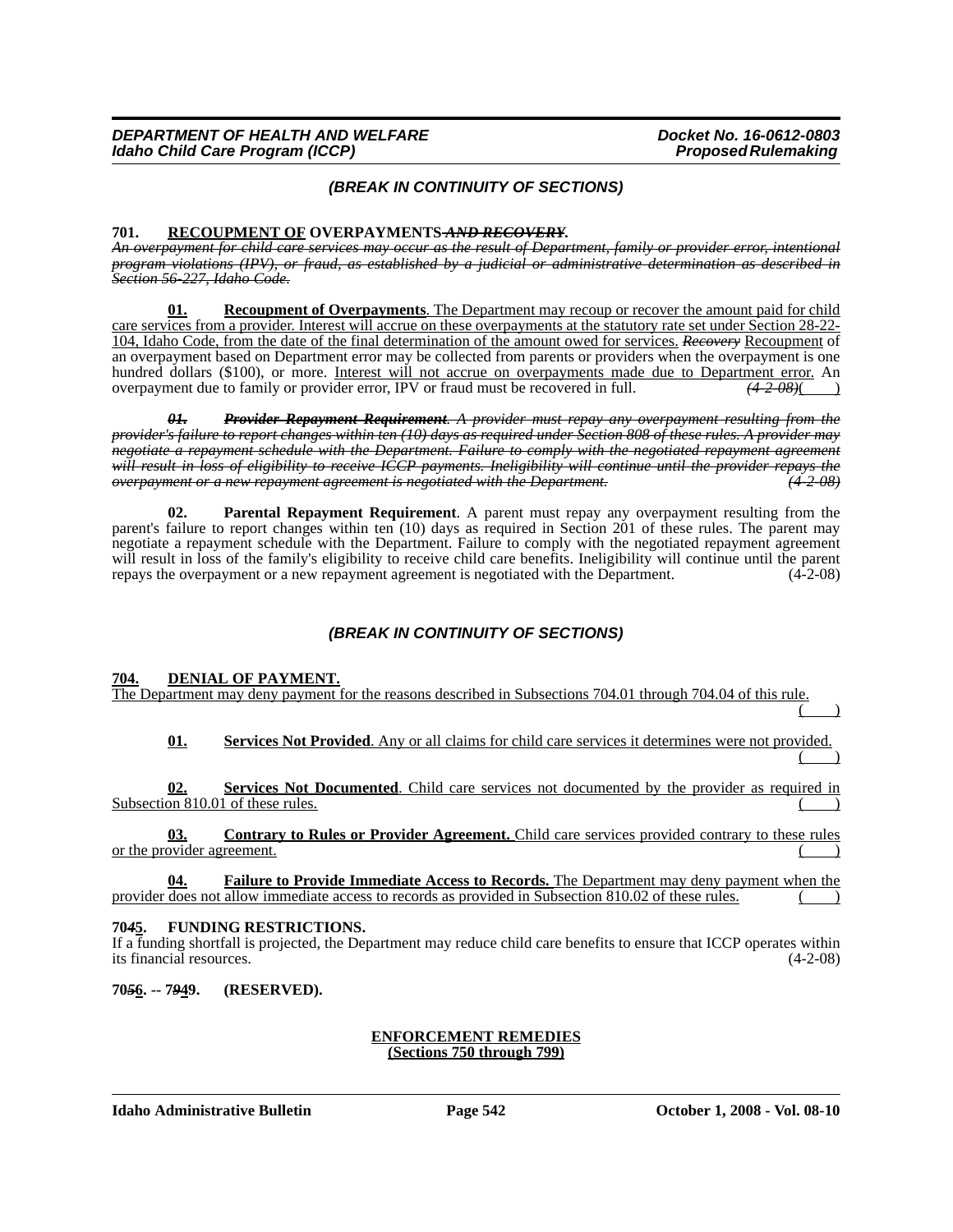### **750. TERMINATION OF PROVIDER STATUS.**

Under Section 56-209h, Idaho Code, the Department may terminate the provider agreement of, or otherwise deny provider status for a period up to five (5) years from the date the Department's action becomes final to any individual or entity providing ICCP.

**01. Submits an Incorrect Claim**. Submits a claim with knowledge that the claim is incorrect.

**02. Fraudulent Claim**. Submits a fraudulent claim.

**03. Knowingly Makes a False Statement**. Knowingly makes a false statement or representation of material facts in any document required to be maintained or submitted to the Department.

**Immediate Access to Documentation**. Fails to provide, upon written request by the Department, immediate access to documentation required to be maintained.

**05. Non-Compliance With Rules and Regulations**. Fails repeatedly or substantially to comply with the rules and regulations governing Idaho child care payments.

**07. Violation of Material Term or Condition**. Knowingly violates any material term or condition of its provider agreement.

**08. Failure to Repay**. Has failed to repay, or was a managing employee or had an ownership or control interest in any entity that has failed to repay, any overpayments or claims previously found to have been obtained contrary to statute, rule, regulation, or provider agreement.

**09. Fraudulent or Abusive Conduct**. Has been found, or was a managing employee in any entity which has been found, to have engaged in fraudulent conduct or abusive conduct in connection with the delivery of child care services.

**10. Failure to Meet Qualifications**. Fails to meet the qualifications specifically required by rule or by any applicable licensing entity.

### **751. REFUSAL TO ENTER INTO AN AGREEMENT.**

The Department may refuse to enter into a provider agreement for the reasons described in Subsections 711.01 through  $711.06$  of this rule.

**Convicted of a Felony**. The provider has been convicted of a felony relating to their involvement in a public assistance program or of a crime listed in Section 805 of these rules.

**02. Committed an Offense or Act Not in Best Interest of a Child Care Participants**. The provider has committed an offense or act which the Department determines is inconsistent with the best interests of ICCP  $\alpha$  ) participants. ( )

**03. Failed to Repay**. The provider has failed to repay the Department monies which had been previously determined to have been owed to the Department.

**04. Investigation Pending**. The provider has a pending investigation for program fraud or abuse.  $($  )

**05. Terminated Provider Agreement**. The provider was the managing employee, officer, or owner of an entity whose provider agreement was terminated under Section 710 of these rules.

**Excluded Individuals**. The provider has a current exclusion from participation in federal programs by the Office of Inspector General List of Excluded Individuals and Entities.

## **752. PROVIDER NOTIFICATION.**

**Idaho Administrative Bulletin Page 543 October 1, 2008 - Vol. 08-10**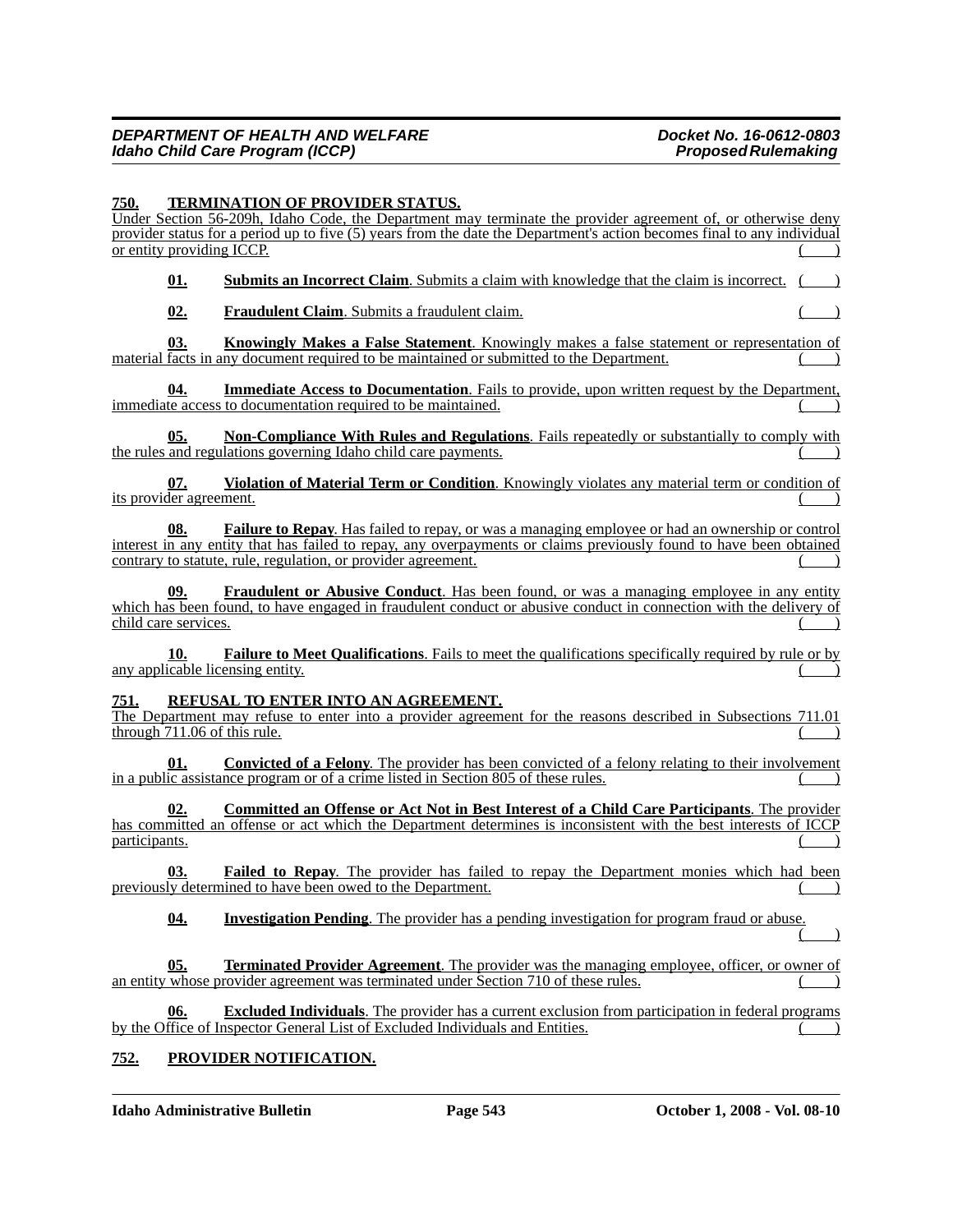When the Department determines actions defined in Sections 702 through Section 711 of these rules are appropriate, it will send written notice of the decision to the provider or person. The notice will state the basis for the action, the length of the action, the effect of the action on that person's ability to provide services under state and federal programs, and the person's appeal rights. ( )

## **753. NOTICE TO STATE LICENSING AUTHORITIES.**

The Department will promptly notify all appropriate licensing authorities having responsibility for licensing, of a Department action, and the facts and circumstances of that action. The Department may request certain action be taken and that the Department be informed of actions taken.

## **754. -- 799. (RESERVED).**

## *(BREAK IN CONTINUITY OF SECTIONS)*

### **802. HEALTH AND SAFETY REQUIREMENTS.**

All providers must *submit a written statement that they* comply with the health and safety requirements listed in Subsections 802.01 through 802.10 of these rules. The provider must agree to a health and safety inspection. Compliance with these standards does not exempt a provider from complying with stricter health and safety standards under state law, tribal law, local ordinance, or other applicable law.  $(4-2-08)$ 

**01. Age of Provider**. All child care providers providing services must be eighteen (18) years old or older. Persons sixteen (16) or seventeen (17) years old may provide child care if they have direct, on-site supervision from a licensed child care provider who is at least eighteen (18) years old. from a licensed child care provider who is at least eighteen  $(18)$  years old.

**02. Sanitary Food Preparation**. Food for use in child care facilities must be prepared and served in a sanitary manner. Utensils and food preparation surfaces must be cleaned and sanitized before using to prevent  $\frac{(4-2-08)}{2}$ 

**03. Food Storage**. All food served in child care facilities must be stored to protect it from potential contamination. (4-2-08)

**04. Hazardous Substances**. Medicines, cleaning supplies, and other hazardous substances must be stored out of the reach of children. (4-2-08)

**05. Emergency Communication**. A telephone or some type of emergency communication system is required. (4-2-08)

**06. Smoke Detectors, Fire Extinguishers, and Exits**. A properly installed and operational smoke detector must be on the premises where child care occurs. Adequate fire extinguishers and fire exits must be available on the premises. (4-2-08)

**07. Hand Washing**. Each provider must wash his hands with soap and water at regular intervals, including before feeding, after diapering or assisting children with toileting, after nose wiping, and after administering first aid. (4-2-08)

**08. CPR/First Aid**. Providers must insure that at all times children are present at least one (1) adult on the premises has current certification in pediatric rescue breathing and first aid treatment from a certified instructor.

(4-2-08)

**09. Health of Provider**. Each provider must certify that he does not have a communicable disease or any physical or psychological condition that might pose a threat to the safety of a child in his care. (4-2-08)

**10. Child Abuse**. Providers must report suspected child abuse to the appropriate authority. (4-2-08)